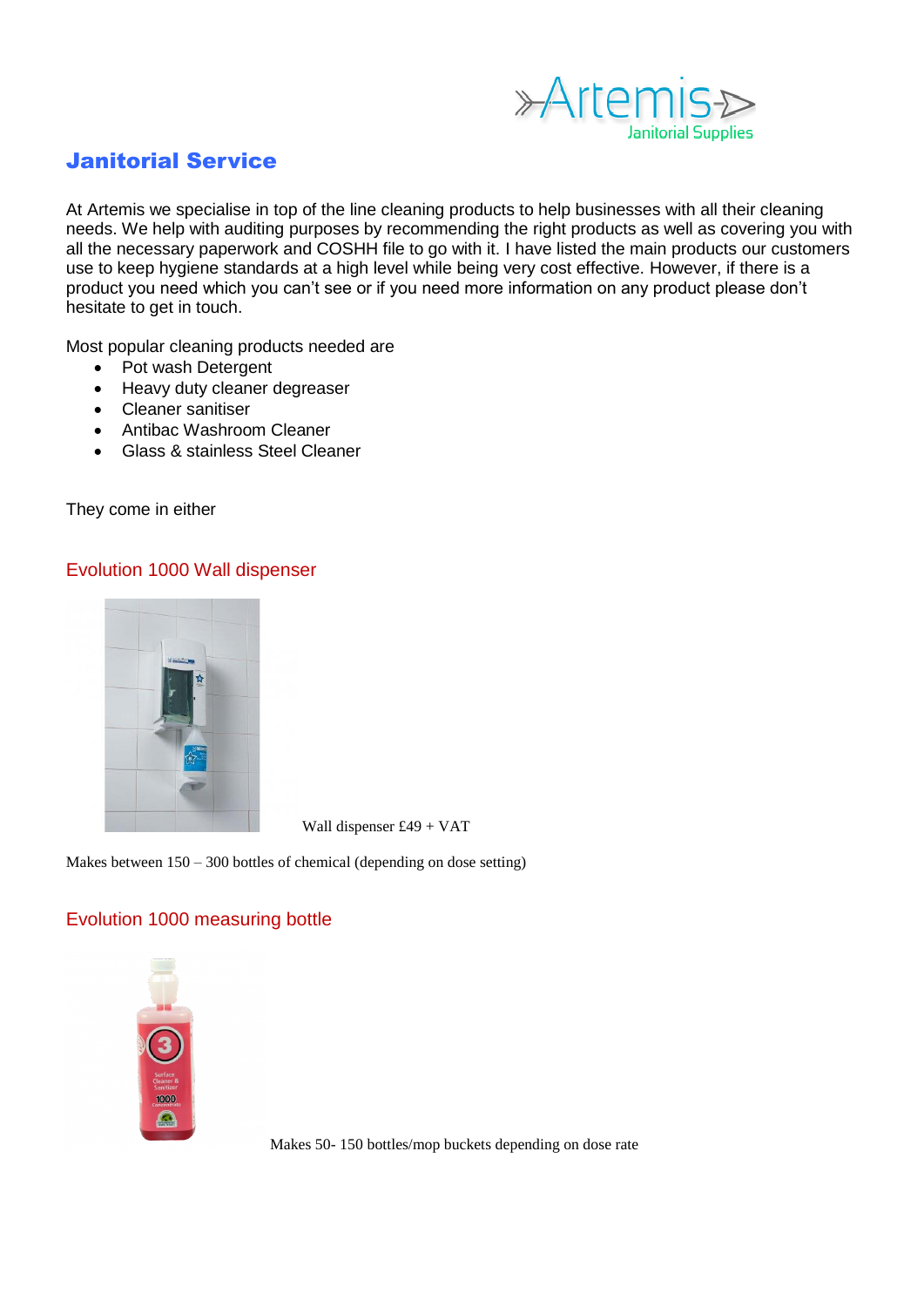Wall dispenser £49 including fitting and COSHH Charts

| Evo 1 -   | Evolution pot was detergent | $2 \times 1.5$ pouch | £26.28 |
|-----------|-----------------------------|----------------------|--------|
| Evo $2 -$ | <b>Heavy Duty Degreaser</b> | $2 \times 1.5$ pouch | £37.68 |
| Evo $3 -$ | Surface Cleaner & Sanitiser | $2 \times 1.5$ pouch | £35.22 |
| $Evo6 -$  | Bath & Washroom Cleaner     | $2 \times 1.5$ pouch | £38.24 |

#### EVO concentrated bottles

#### *Makes 50, 750ml bottles e.g. Evo 3 at £15.02 will make 50 bottles at 30pence each*

| $Evo2$ -<br><b>Heavy Duty Degreaser</b><br><b>Surface Cleaner &amp; Sanitiser</b><br>$Evo3 -$<br>Evo $5 -$<br><b>Perfumed Floor Cleaner</b><br>$Evo 6 -$<br><b>Bath &amp; Washroom Cleaner</b><br>$Evo$ 7 -<br>Air Freshener<br>$Evo 8 -$<br>Window & Stainless Steel cleaner<br>$Evo9 -$<br><b>Toilet Descaler</b><br>Evo 10 -<br>Perfumed Multi-Purpose Cleaner | 1 Ltr bottle<br>1 Ltr bottle<br>1 Ltr bottle<br>1 Ltr Bottle<br>1 Ltr bottle<br>1 Ltr bottle<br>1 Ltr bottle<br>1 Ltr bottle | £13.99<br>£15.02<br>£38.89<br>£16.35<br>£22.69<br>£13.91<br>£24.20<br>£21.98 |
|-------------------------------------------------------------------------------------------------------------------------------------------------------------------------------------------------------------------------------------------------------------------------------------------------------------------------------------------------------------------|------------------------------------------------------------------------------------------------------------------------------|------------------------------------------------------------------------------|
|-------------------------------------------------------------------------------------------------------------------------------------------------------------------------------------------------------------------------------------------------------------------------------------------------------------------------------------------------------------------|------------------------------------------------------------------------------------------------------------------------------|------------------------------------------------------------------------------|

#### *Order in a case of 3 and get 10% discount*

Refill bottles £2.31 (however we will give you loads of these for free when you order each chemical)

All of the above are all colour coded e.g. Evo 3 – Pink concentrated bottle, pink liquid, pink trigger spray bottle. All bottles (concentrate & refill) have COSHH info on the EN numbers and if antic bac; wiping time, kill rate % and what it kills e.g. E coli in 30 seconds

All above prices are plus VAT

### Artemis own brand ready to use bottles

Ready to use chemicals, no mixing just take out the box and spray.

| Artemis Antibacterial                   | 6 x 750ml        | £6.75  |
|-----------------------------------------|------------------|--------|
| Artemis Antibac Washroom Cleaner        | 6 x 750ml        | £6.75  |
| Artemis Multi-Purpose Cleaner           | 6 x 750ml        | £6.75  |
| Artemis Orange MAX cleaner              | 6 x 750ml        | £12.96 |
| Artemis Orange MAX cleaner              | $2 \times 5$ Ltr | £11.00 |
| Artemis Glass & Stainless Steel Cleaner | 6 x 750ml        | £6.75  |

Artemis Orange Max our strongest chemical can be used for any cleaning job including kitchen degreasing, getting stains out of carpets and floorings (also comes in 5ltr for mop buckets)

#### Cleenzyme Products

Cleenzyme products are designed for problem areas mainly dealing with removing odours, body spillages like vomiting and urine for floors, carpets and furnishings, Drainage problems and Urinals. Uses natural enzymes instead of chemicals.

| Cleenzyme liquid enzyme digester | $2 \times 5$ ltr | £68.00 |
|----------------------------------|------------------|--------|
| Cleenzyme enzyme deodorizer      | 6 x 500ml        | £43.46 |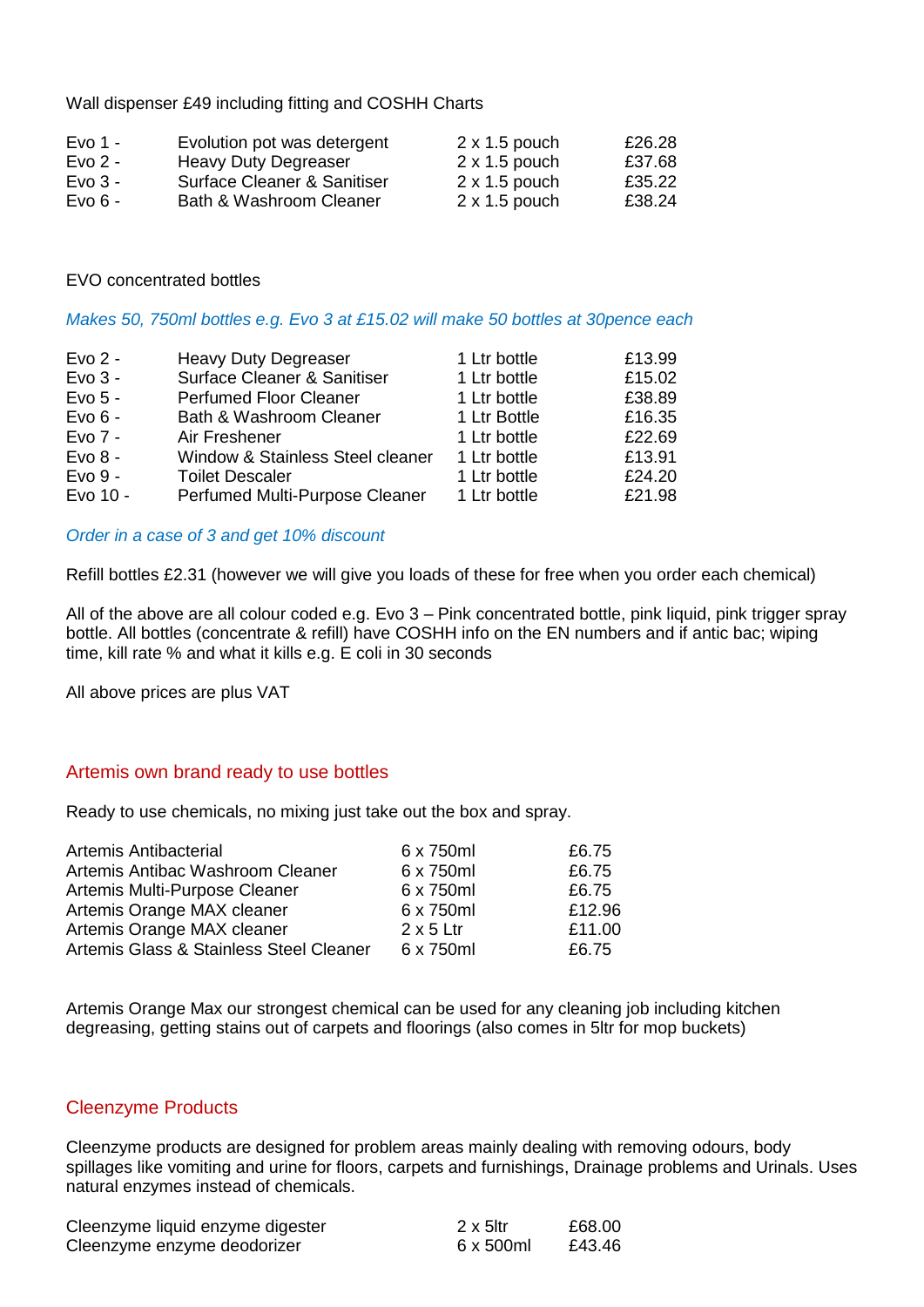| <b>Cleenzyme Toilet Blocks</b><br>Cleenzyme Enzyme Drain Maintainer                                                                                                                                                                                                   |                                                                                                                                     | 1.1kg tub<br>1 Ltr                                                                                   |                                                              | £16.74<br>£18.67                                                |                           |
|-----------------------------------------------------------------------------------------------------------------------------------------------------------------------------------------------------------------------------------------------------------------------|-------------------------------------------------------------------------------------------------------------------------------------|------------------------------------------------------------------------------------------------------|--------------------------------------------------------------|-----------------------------------------------------------------|---------------------------|
| <b>Dishwashing machine Chemicals</b>                                                                                                                                                                                                                                  |                                                                                                                                     |                                                                                                      |                                                              |                                                                 |                           |
| <b>Blue Label Wash Aid</b><br><b>Rinse Aid</b><br><b>Washing Up Liquid</b><br>Orange Strong Washing up liquid<br><b>Beerline Cleaner</b>                                                                                                                              | $2 \times 5$ ltr<br>$2x$ 5ltr<br>$2 \times 5$ ltr<br>$1$ ltr<br>2x5ltr                                                              |                                                                                                      | £17.06<br>£17.74<br>£9.60<br>£3.27<br>£17.76                 |                                                                 |                           |
| Hand wash dispenser & chemicals                                                                                                                                                                                                                                       |                                                                                                                                     |                                                                                                      |                                                              |                                                                 |                           |
| <b>Hand Sanitising Foam</b><br>Perfumed foam hand soap<br>Foam Soap dispensers<br>Alcohol free hand sanitiser<br>Senses Soap Lavender<br><b>Hand Sanitiser</b><br>Senses Antibac Soap                                                                                 |                                                                                                                                     | 1 x 800 ml<br>$1 \times 800$ ml<br>1 unit<br>1 x 800ml<br>6 x 500ml<br>6 x 500ml<br>$2 \times 5$ Ltr |                                                              | £6.11<br>£5.99<br>£15.00<br>£6.60<br>£13.98<br>£16.44<br>£14.26 |                           |
| <b>Mops</b>                                                                                                                                                                                                                                                           |                                                                                                                                     |                                                                                                      |                                                              |                                                                 |                           |
| Colour coded interchangeable metal handles<br>Colour coded lightweight mop bucket<br>Colour coded heavy duty mop bucket<br>Colour coded lightweight mop heads<br>Colour coded heavy duty mop heads<br>Colour coded Kentucky mop head<br>Colour coded Kentucky adapter |                                                                                                                                     |                                                                                                      | £5.00<br>£7.90<br>£15.00<br>£1.20<br>£3.50<br>£2.20<br>£4.00 |                                                                 |                           |
| Paper                                                                                                                                                                                                                                                                 |                                                                                                                                     |                                                                                                      |                                                              |                                                                 |                           |
| <b>Blue Roll</b><br>Buy 3 plus at a time £8.35<br>Buy 5 plus at a time £7.90                                                                                                                                                                                          |                                                                                                                                     | 6 x 150 meters 2 ply                                                                                 |                                                              |                                                                 | £10.05                    |
| <b>White Roll</b><br><b>Toilet Rolls White</b><br>Mini Jumbo<br>C Fold green towels<br><b>Bulk fill toilet tissue</b><br><b>Napkins 2ply Cocktail</b><br>Other products                                                                                               | 6 x 150 meters 2 ply<br>9 x 4 house hold Roll Pack<br>12 rolls x 150m<br>2688 pack<br>250 sheets x 36 packs<br>4000s Black Cocktail |                                                                                                      |                                                              | £7.90<br>£12.00<br>£11.00<br>£14.70<br>£13.95<br>£44.00         |                           |
|                                                                                                                                                                                                                                                                       |                                                                                                                                     |                                                                                                      |                                                              |                                                                 |                           |
| <b>Nitrile Gloves</b><br>Heavy Duty Black bin bags<br>Aprons on a roll                                                                                                                                                                                                |                                                                                                                                     | 1 x box of 100<br>1 x box of 200<br>1 x box of 1000                                                  |                                                              |                                                                 | £5.50<br>£15.00<br>£23.00 |

ALL PRICES ARE PLUS VAT if order is under £30 delivery charge of £5 applies this will be waved if we are due a visit to you for any reason, eg routine pest control inspection